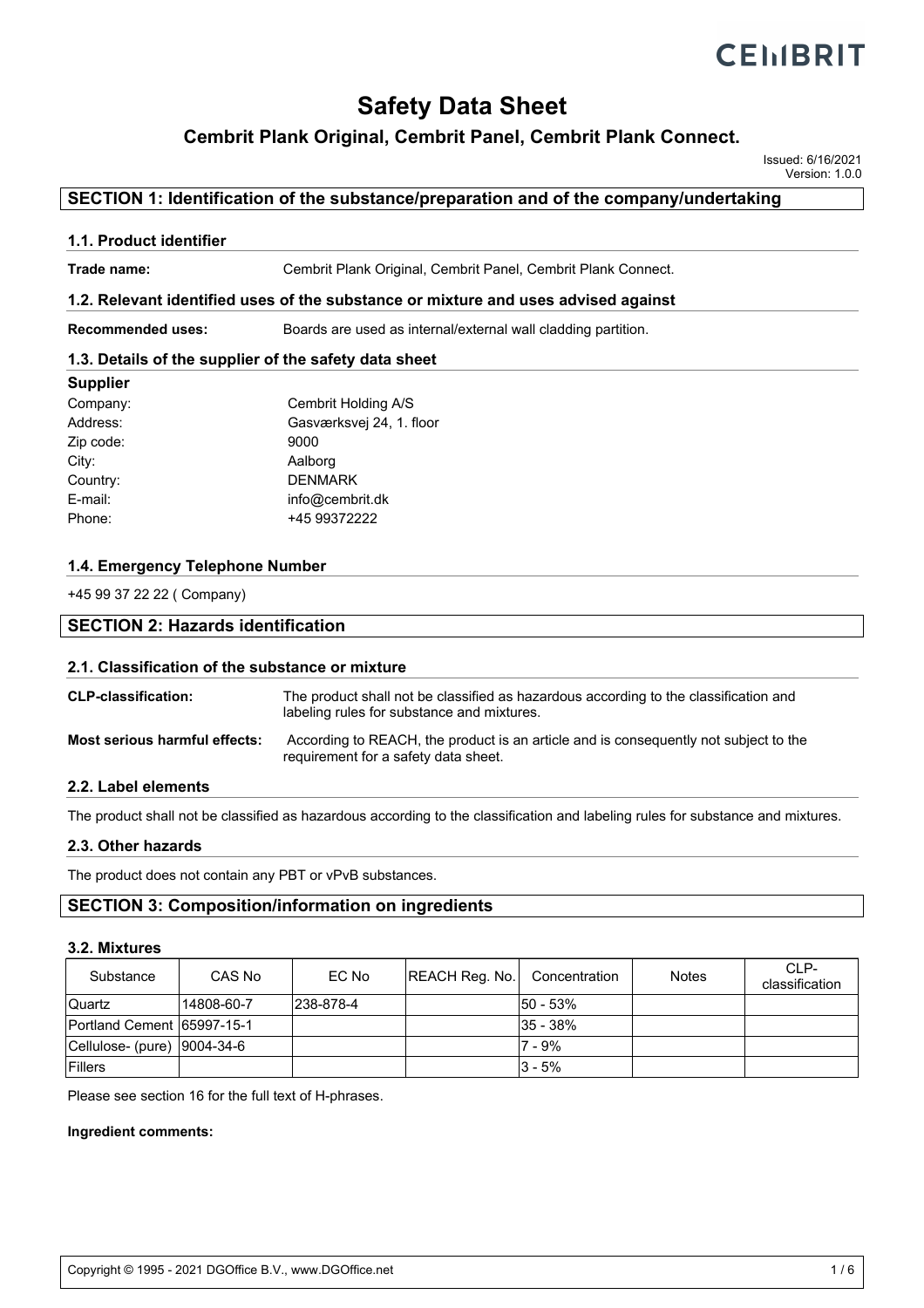# **Safety Data Sheet**

# **Cembrit Plank Original, Cembrit Panel, Cembrit Plank Connect.**

Issued: 6/16/2021 Version: 1.0.0

## **SECTION 4: First aid measures**

| 4.1. Description of first aid measures |                                                                                                                               |  |  |
|----------------------------------------|-------------------------------------------------------------------------------------------------------------------------------|--|--|
| Inhalation:                            | Seek fresh air, wash out mouth with water and blow nose thoroughly.                                                           |  |  |
| Ingestion:                             | Wash out mouth thoroughly and drink 1-2 glasses of water in small sips. Seek medical<br>advice in case of discomfort.         |  |  |
| <b>Skin contact:</b>                   | Wash skin with soap and water. Seek medical advice in case of persistent discomfort.                                          |  |  |
| Eye contact:                           | Flush with water (preferably using eye wash equipment) until irritation subsides. Seek<br>medical advice if symptoms persist. |  |  |
| General:                               | When obtaining medical advice, show the safety data sheet or label.                                                           |  |  |
|                                        |                                                                                                                               |  |  |

### **4.2. Most important symptoms and effects, both acute and delayed**

During processing: May cause slight irritation to the skin and eyes.

### **4.3. Indication of any immediate medical attention and special treatment needed**

Treat symptoms. No special immediate treatment required.

## **SECTION 5: Fire-fighting measures**

### **5.1. Extinguishing media**

| Suitable extinguishing media:      | The product is not directly flammable. Choose extinguishing agents based on the<br>surrounding fire. |
|------------------------------------|------------------------------------------------------------------------------------------------------|
| Unsuitable extinguishing<br>media: | Do not use water stream, as it may spread the fire.                                                  |

### **5.2. Special hazards arising from the substance or mixture**

The product is not directly flammable. Avoid inhalation of vapour and fumes - seek fresh air.

### **5.3. Advice for fire-fighters**

Wear Self-Contained Breathing Apparatus (SCBA) with chemical resistant gloves.

### **SECTION 6: Accidental release measures**

### **6.1. Personal precautions, protective equipment and emergency procedures**

**For non-emergency personnel:** Stay upwind/keep distance from source. Wear gloves.

**For emergency responders:** In addition to the above: Normal protective clothing equivalent to EN 469 is recommended.

### **6.2. Environmental precautions**

Prevent spillage from entering drains and/or surface water.

### **6.3. Methods and material for containment and cleaning up**

Sweep up/collect spills for possible reuse or transfer to suitable waste containers.

### **6.4. Reference to other sections**

See section 8 for type of protective equipment. See section 13 for instructions on disposal.

## **SECTION 7: Handling and storage**

### **7.1. Precautions for safe handling**

Work processes where generation of dust may occur must be performed under effective process ventilation (e.g. local exhaust vertilation of the and executive water and executive was hands before breaks, before breaks, before breaks, copyright © 1995 - 2021 DGOffice B.V., www.DGOffice.net 2 / 6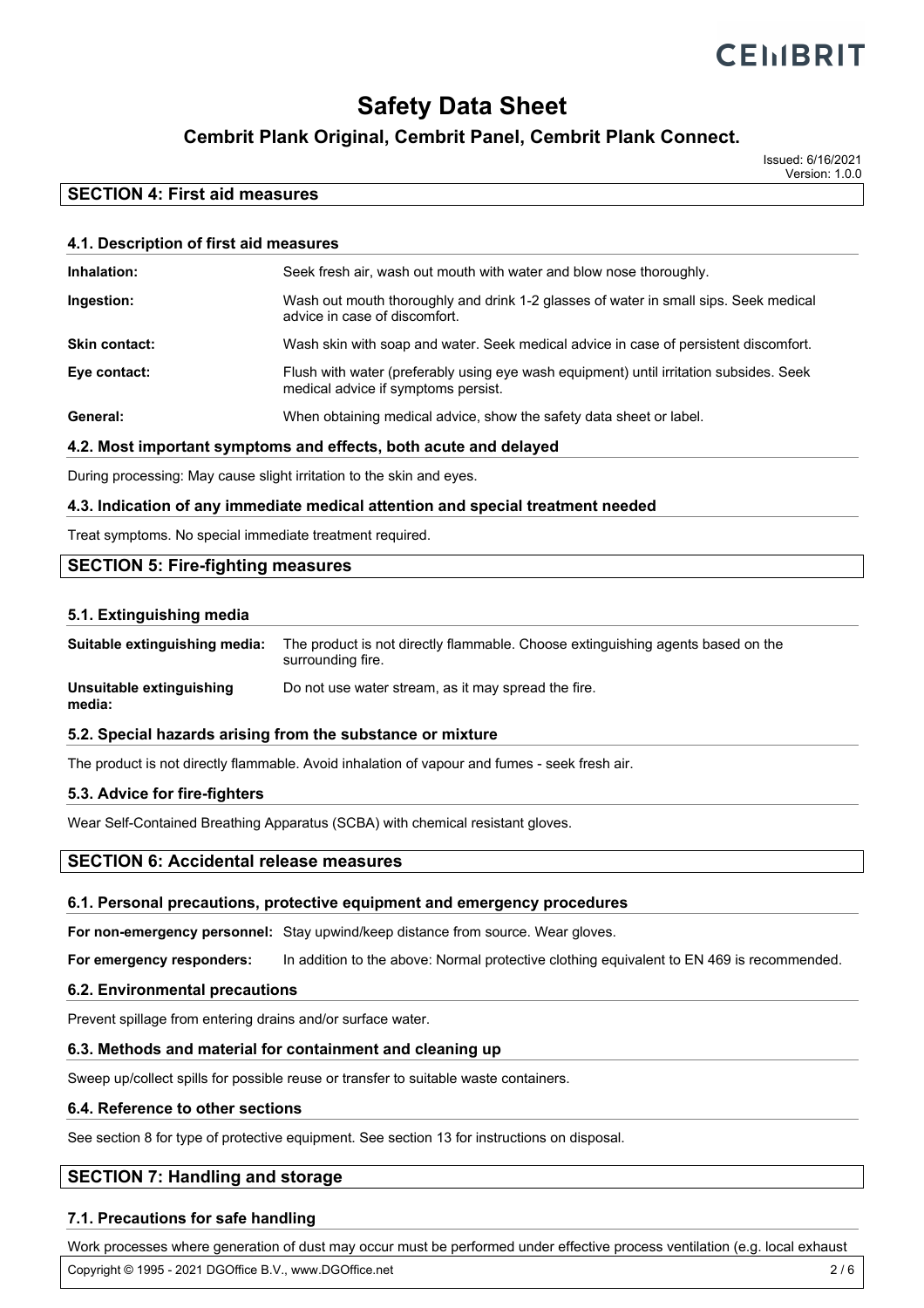# **CEMBRIT**

# **Safety Data Sheet**

# **Cembrit Plank Original, Cembrit Panel, Cembrit Plank Connect.**

Issued: 6/16/2021 Version: 1.0.0

ventilation). Running water and eye wash equipment must be available. Wash hands before breaks, before using restroom facilities, and at the end of work.

### **7.2. Conditions for safe storage, including any incompatibilities**

Store in a dry area.

### **7.3. Specific end use(s)**

None.

## **SECTION 8: Exposure controls/personal protection**

### **8.1. Control parameters**

| Contains no substances subject to reporting requirements                                                                                                                                                                                                                               |
|----------------------------------------------------------------------------------------------------------------------------------------------------------------------------------------------------------------------------------------------------------------------------------------|
| Compliance with occupational exposure limits may be checked by occupational hygiene<br>measurements.                                                                                                                                                                                   |
| Commission Directive 2000/39/EC (Occupational Exposure Limits) as subsequently<br>amended. Last amended by Commission Directive 2019/1831/EU. Directive 2004/37/EC<br>(Exposure to carcinogens or mutagens at work) as subsequently amended. Last amended<br>by Directive 2019/983/EU. |
|                                                                                                                                                                                                                                                                                        |
| Wear the personal protective equipment specified below.                                                                                                                                                                                                                                |
| <b>Personal protective equipment,</b> During processing: Wear safety goggles if there is a risk of dust contact with eyes. Eye<br>protection must conform to EN 166.                                                                                                                   |
| Personal protective equipment, Gloves are recommended.                                                                                                                                                                                                                                 |
| Personal protective equipment, Wear respiratory protective equipment with P2 filter when performing dusty work.<br>Respiratory protection must conform to one of the following standards: EN 136/140/145.                                                                              |
| Ensure compliance with local regulations for emissions.                                                                                                                                                                                                                                |
|                                                                                                                                                                                                                                                                                        |

### **SECTION 9: Physical and chemical properties**

### **9.1. Information on basic physical and chemical properties**

| Parameter                               | Value/unit       |         |  |
|-----------------------------------------|------------------|---------|--|
| State                                   | Solid substance  |         |  |
| Colour                                  | Multiple colours |         |  |
| Odour                                   | <b>Odourless</b> |         |  |
| Solubility                              | No data          |         |  |
| Explosive properties                    | lNo data         |         |  |
| Oxidising properties                    | No data          |         |  |
| Parameter                               | Value/unit       | Remarks |  |
| pH (solution for use)                   | No data          |         |  |
| pH (concentrate)                        | No data          |         |  |
| Melting point                           | No data          |         |  |
| Freezing point                          | No data          |         |  |
| Initial boiling point and boiling range | No data          |         |  |
| Flash Point                             | No data          |         |  |
| Evaporation rate                        | No data          |         |  |
| Flammability (solid, gas)               | No data          |         |  |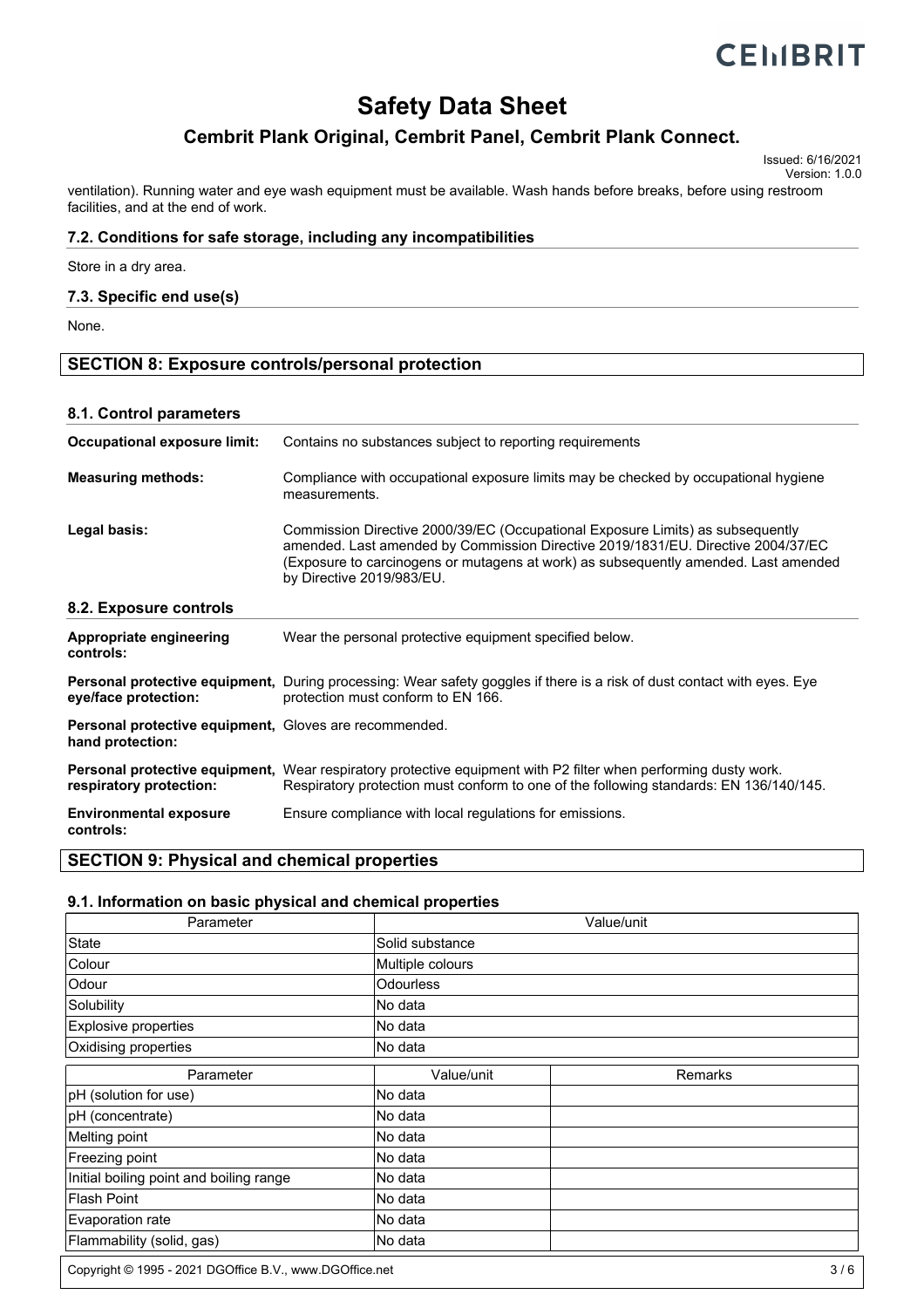# **CEMBRIT**

# **Safety Data Sheet**

# **Cembrit Plank Original, Cembrit Panel, Cembrit Plank Connect.**

Issued: 6/16/2021 Version: 1.0.0

| Flammability limits                   | No data  |  |
|---------------------------------------|----------|--|
| <b>Explosion limits</b>               | lNo data |  |
| Vapour pressure                       | INo data |  |
| Vapour density                        | No data  |  |
| Relative density                      | lNo data |  |
| Partition coefficient n-octonol/water | lNo data |  |
| Auto-ignition temperature             | INo data |  |
| Decomposition temperature             | No data  |  |
| Viscosity                             | INo data |  |
| Odour threshold                       | lNo data |  |

### **9.2 Other information**

**Other Information:** None.

## **SECTION 10: Stability and reactivity**

### **10.1. Reactivity**

Not reactive.

### **10.2. Chemical stability**

The product is stable when used in accordance with the supplier's directions.

### **10.3. Possibility of hazardous reactions**

None known.

### **10.4. Conditions to avoid**

None known.

### **10.5. Incompatible materials**

None known.

### **10.6. Hazardous decomposition products**

None known.

# **SECTION 11: Toxicological information**

### **11.1. Information on toxicological effects**

| Acute toxicity - oral:                                     | The product does not have to be classified. Test data are not available. |
|------------------------------------------------------------|--------------------------------------------------------------------------|
| Acute toxicity - dermal:                                   | The product does not have to be classified. Test data are not available. |
| Acute toxicity - inhalation:                               | The product does not have to be classified. Test data are not available. |
| <b>Skin corrosion/irritation:</b>                          | The product does not have to be classified. Test data are not available. |
| Serious eye damage/eye<br>irritation:                      | The product does not have to be classified. Test data are not available. |
| <b>Respiratory sensitisation or</b><br>skin sensitisation: | The product does not have to be classified. Test data are not available. |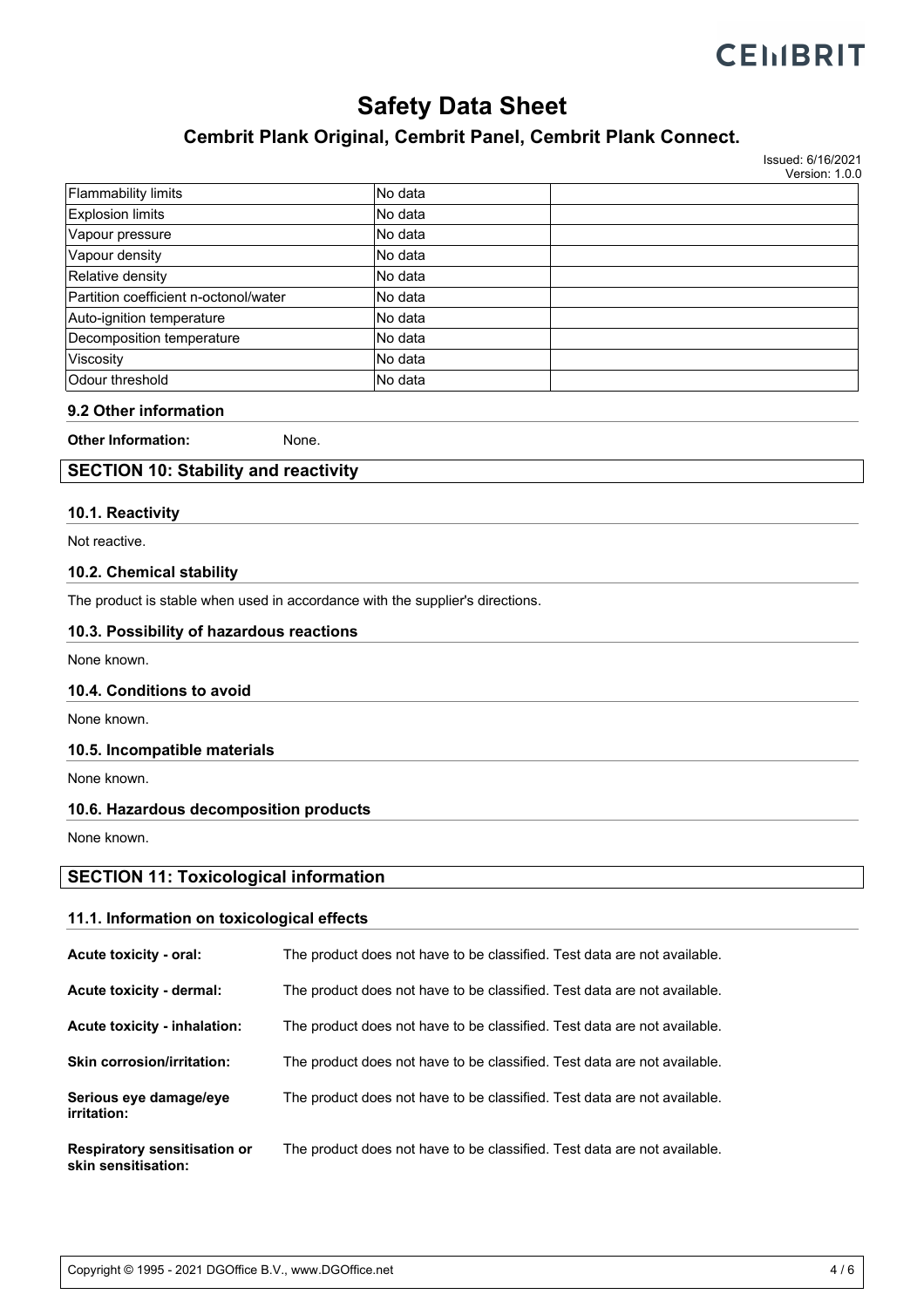# **Safety Data Sheet**

# **Cembrit Plank Original, Cembrit Panel, Cembrit Plank Connect.**

Issued: 6/16/2021 Version: 1.0.0

| $\mathsf{AFATIAL}$ $\mathsf{ALA}$ $\mathsf{FA}$ $\mathsf{FA}$ $\mathsf{FA}$ $\mathsf{FA}$ $\mathsf{FA}$ $\mathsf{FA}$ $\mathsf{FA}$ $\mathsf{FA}$ $\mathsf{FA}$ $\mathsf{FA}$ $\mathsf{FA}$ $\mathsf{FA}$ $\mathsf{FA}$ $\mathsf{FA}$ $\mathsf{FA}$ $\mathsf{FA}$ $\mathsf{FA}$ $\mathsf{FA}$ $\mathsf{FA}$ $\mathsf{FA}$ $\mathsf{FA}$ $\mathsf{FA}$ |                                                                                                                                           |
|-------------------------------------------------------------------------------------------------------------------------------------------------------------------------------------------------------------------------------------------------------------------------------------------------------------------------------------------------------|-------------------------------------------------------------------------------------------------------------------------------------------|
| <b>Other toxicological effects:</b>                                                                                                                                                                                                                                                                                                                   | None known.                                                                                                                               |
| <b>Aspiration hazard:</b>                                                                                                                                                                                                                                                                                                                             | The product does not have to be classified. Test data are not available.                                                                  |
| <b>Repeated STOT exposure:</b>                                                                                                                                                                                                                                                                                                                        | The product does not have to be classified. Test data are not available.                                                                  |
| Single STOT exposure:                                                                                                                                                                                                                                                                                                                                 | Inhalation of dust may cause irritation to the upper airways. The product does not have to<br>be classified. Test data are not available. |
| <b>Reproductive toxicity:</b>                                                                                                                                                                                                                                                                                                                         | The product does not have to be classified. Test data are not available.                                                                  |
| Carcinogenic properties:                                                                                                                                                                                                                                                                                                                              | The product does not have to be classified. Test data are not available.                                                                  |
| Germ cell mutagenicity:                                                                                                                                                                                                                                                                                                                               | The product does not have to be classified. Test data are not available.                                                                  |

### **SECTION 12: Ecological information**

### **12.1. Toxicity**

The product does not have to be classified. Test data are not available.

### **12.2. Persistence and degradability**

Not expected to be biodegradable.

#### **12.3. Bioaccumulative potential**

No bioaccumulation expected.

### **12.4. Mobility in soil**

Hardens to a firm, non-mobile mass.

### **12.5. Results of PBT and vPvB assessment**

The product does not contain any PBT or vPvB substances.

#### **12.6. Other adverse effects**

None known.

### **SECTION 13: Disposal considerations**

#### **13.1. Waste treatment methods**

Do not discharge large quantities of concentrated spills and residue into drains.

If this product as supplied becomes a waste, it does not meet the criteria of a hazardous waste (Dir. 2008/98/EU). Disposal should be in accordance with applicable regional, national and local laws and regulations. Local regulations may be more stringent than regional or national requirements.

Uncleansed packaging is to be disposed of via the local waste-removal scheme.

**Category of waste:** EWC code: Depends on line of business and use, for instance 10 13 11 wastes from cement-based composite materials other than those mentioned in 10 13 09 and 10 13 10

### **SECTION 14: Transport information**

| 14.1. UN-No.:            | Not applicable. |
|--------------------------|-----------------|
| 14.2. UN proper shipping | Not applicable. |
| name:                    |                 |
| 14.3. Transport hazard   | Not applicable. |
| class(es):               |                 |

**14.4. Packing group:** Not applicable. Not applicable. **14.5. Environmental hazards:**

Not applicable.